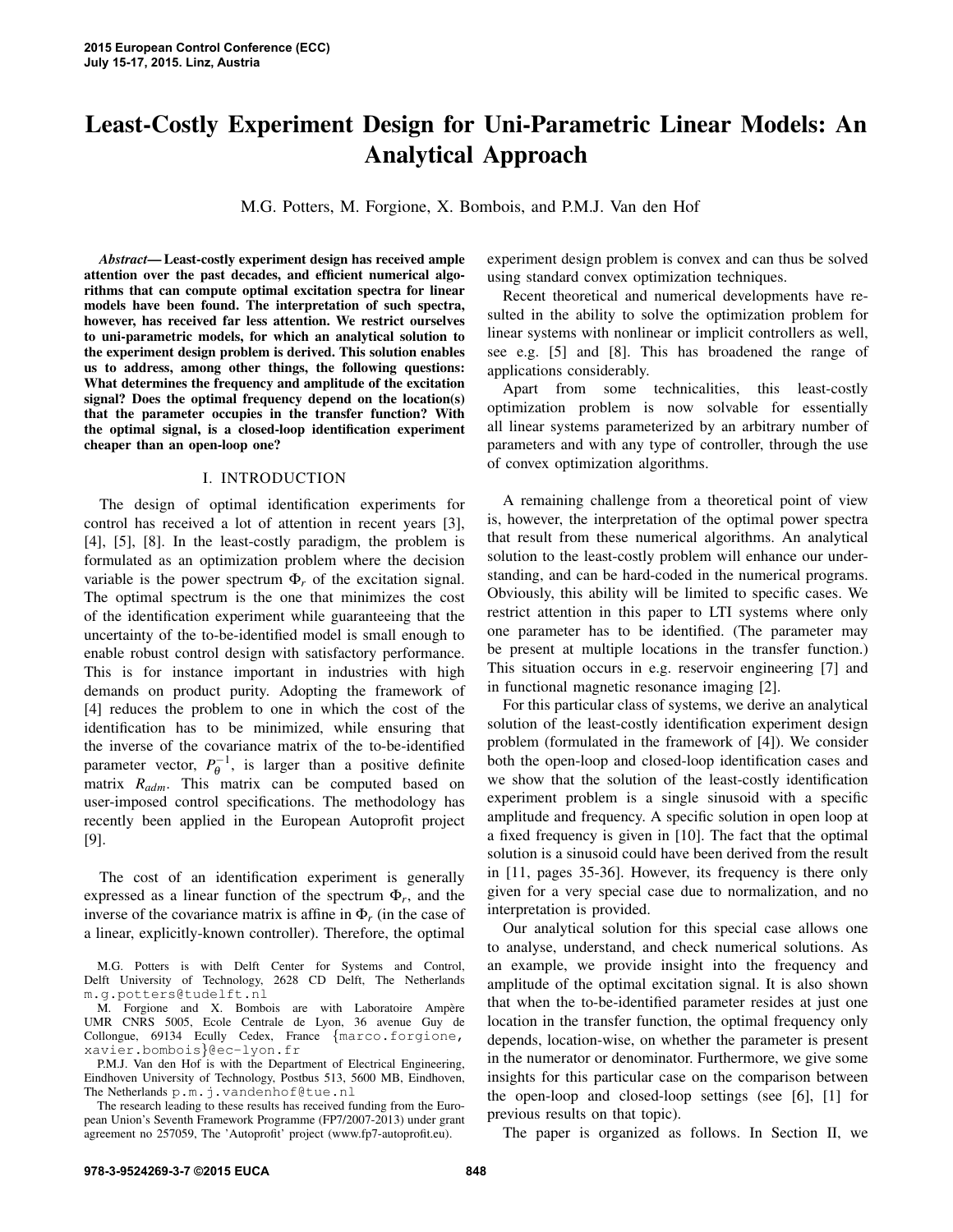introduce the notations and the least-costly optimization problem under consideration. Our analytical solutions are derived in Section III. We discuss and interpret our findings in Section IV, and provide a numerical study in Section V. Lastly, we draw conclusions in Section VI.

### II. LEAST-COSTLY IDENTIFICATION EXPERIMENT

Consider a linear data-generating system consisting of a uni-parametric model  $G_0 = G(z, \theta_0)$  with unknown parameter  $\theta_0 \in \mathbb{R}$  and known noise model  $H_0 = H(z)$ . The parameter  $\theta_0$  may be present at an arbitrary number of positions in the transfer function  $G(z, \theta_0)$ . We will consider the identification of this unique parameter in both an open-loop and in a closed-loop setting. Since the open-loop setting is a special case of the closed-loop one, we first present the closed-loop identification setting. We thus suppose that the true system is operated in closed loop with a known linear controller  $C(z)$ . The output  $y(t) \in \mathbb{R}$  and input  $u(t) \in \mathbb{R}$  of the true system are thus given by (see Fig. 1)

$$
u(t) = r(t) - C(z)y(t), \qquad (1)
$$

$$
y(t) = G_0(z)u(t) + H(z)e(t).
$$
 (2)

Here,  $e(t) \in \mathbb{R}$  is white noise with variance  $\sigma_e^2$ , and  $G_0(z)$ and  $H(z)$  are stable, discrete-time transfer functions. Furthermore,  $H(z)$  is assumed to be monic and minimumphase. The signal  $r(t) \in \mathbb{R}$  is the excitation signal that is used to identify the true system. Suppose this excitation signal is applied from  $t = 1$  to  $t = N$  and that the corresponding input and output data are collected:  $Z_N =$  $\{u(t), y(t) | t = 1, \ldots, N\}$ . This data set can be used to determine an estimate of  $\theta_0$  in a full order model structure  $\mathcal{M} = \{G(z, \theta)\}\colon \hat{\theta}_N = \arg\min_{\theta} V_{id}(\theta)$ , with  $V_{id}(\theta) =$  $\frac{1}{N}\sum_{t=1}^{N} \varepsilon^2(t,\theta)$ , where  $\varepsilon(t,\theta) = H^{-1}(z)[y(t) - G(z,\theta)u(t)]$  is the prediction error.

With the assumption of a model structure containing the true system, the identified parameter vector  $\hat{\theta}_N$  is asymptotically normally distributed around the true parameter vector  $\theta_0$ . Hence, under certain conditions on the excitation signal (and the controller in closed loop), we have for  $N \to \infty$  that  $\overline{N}(\hat{\theta}_N - \theta_0) \rightarrow \mathcal{N}(0, P_\theta)$ , with  $P_\theta^{-1}$  a positive scalar given by  $P_{\theta}^{-1} = \sigma_e^2 \bar{E} \left[ (\psi(t, \theta_0))^2 \right]$ , that can be estimated from  $\hat{\theta}_N$ and  $Z_N$  [6]. In this equation, the expectation operator  $\overline{E}$  is defined as  $\overline{E}f(t) \equiv \lim_{N \to \infty} \frac{1}{N} \sum_{t=1}^{N} Ef(t)$ , where *E* is the usual expectation operator. Lastly,  $\psi(t, \theta) \equiv -\frac{\partial \varepsilon(t, \theta)}{\partial \theta}$ , where  $\varepsilon(t,\theta)$  is the prediction error defined previously.

It can be shown that  $P_{\theta}^{-1}$  admits a frequency domain expression given by [6]

$$
P_{\theta}^{-1} = \frac{N}{2\pi\sigma_e^2} \int_{-\pi}^{\pi} |F_r(e^{-i\omega}, \theta_0)|^2 \Phi_r(\omega) d\omega + R_0, \quad (3)
$$

where  $R_0 = \frac{N}{2\pi} \int_{-\pi}^{\pi} |F_v(e^{-i\omega}, \theta_0)|^2 d\omega$ , and  $F_r(e^{-i\omega}, \theta_0) =$  $H^{-1}(e^{-i\omega})S(e^{-i\omega},\theta_0)\Lambda_G(e^{-i\omega},\theta_0),$   $F_v(e^{-i\omega},\theta_0)$  =  $-C(e^{-i\omega})S(e^{-i\omega},\theta_0)\Lambda_G(e^{-i\omega},\theta_0)$ . In these expressions,  $S(e^{-i\omega}, \theta) = (1 + C(e^{-i\omega})G(e^{-i\omega}, \theta))^{-1}$ is the sensitivity function of the closed-loop system,



Fig. 1. Schematic overview of the true closed-loop system.

 $\Delta_G(e^{-i\omega}) = \frac{\partial G(e^{-i\omega}, \theta)}{\partial \theta} \mid_{\theta_0}$ , and  $\Phi_r(\omega)$  is the power spectrum of the excitation signal  $r(t)$  in (1). The spectrum is a positive, even function in  $\omega$ .

With these notations, the least-costly experiment design problem can be defined mathematically as

$$
\min_{\Phi_r(\omega)} \frac{1}{2\pi} \int_{-\pi}^{\pi} \mathcal{L}(e^{-i\omega}) \Phi_r(\omega) d\omega
$$
\nsubject to 

$$
P_{\theta}^{-1} \ge R_{adm},
$$

with  $P_{\theta}^{-1}$  as defined in (3),  $\mathcal{L}(e^{-i\omega})$  an even and positive weighting function, and *Radm* a scalar value calculated prior to the experiment, guaranteeing a certainty of the to-beidentified parameter that is large enough to enable robust control design. For more details on the computation of *Radm*, see [4].

The optimization problem (4) depends on the true parameter value  $\theta_0$  through  $\mathscr{L}(e^{-i\omega})$  and  $P^{-1}_{\theta}$  (3). In other words, the optimal spectrum  $\Phi_{r,opt}$  depends on  $\theta_0$ , which we have yet to identify. This so-called chicken-and-egg problem is always present, but is generally circumvented by substituting  $\theta_0$  with a prior estimate.

The solution to (4), denoted by  $\Phi_{r, opt}(\omega)$ , is used to generate a time-domain excitation signal  $r(t) = r_{opt}(t)$ , which is used in the identification method explained previously. This completely defines the least-costly experiment.

A popular choice of the weighting function  $\mathcal{L}(e^{-i\omega})$  in (4) reads

$$
\mathscr{L}(e^{-i\omega}) = (\alpha |G_0(e^{-i\omega})|^2 + \beta) |S(e^{-i\omega}, \theta_0)|^2, \qquad (5)
$$

which results in an objective function being the sum of the power of the perturbations induced by *r*(*t*) on the input and the output. The parameters  $\alpha, \beta > 0 \in \mathbb{R}$  are user-chosen constants, i.e. not tuning parameters [3].

Until now, we have considered the identification of  $\theta_0$  in a closed-loop setting. However, the identification can also be performed in an open-loop setting. The open-loop setting corresponds to the case where  $C(z) = 0$  and thus  $u(t) = r(t)$ . The excitation signal  $r(t)$  is thus directly applied to the input of the system (1)-(2). In the open-loop setting it thus follows that  $R_0 = 0$  and the sensitivity  $S = 1$ , see (3). Equation (5)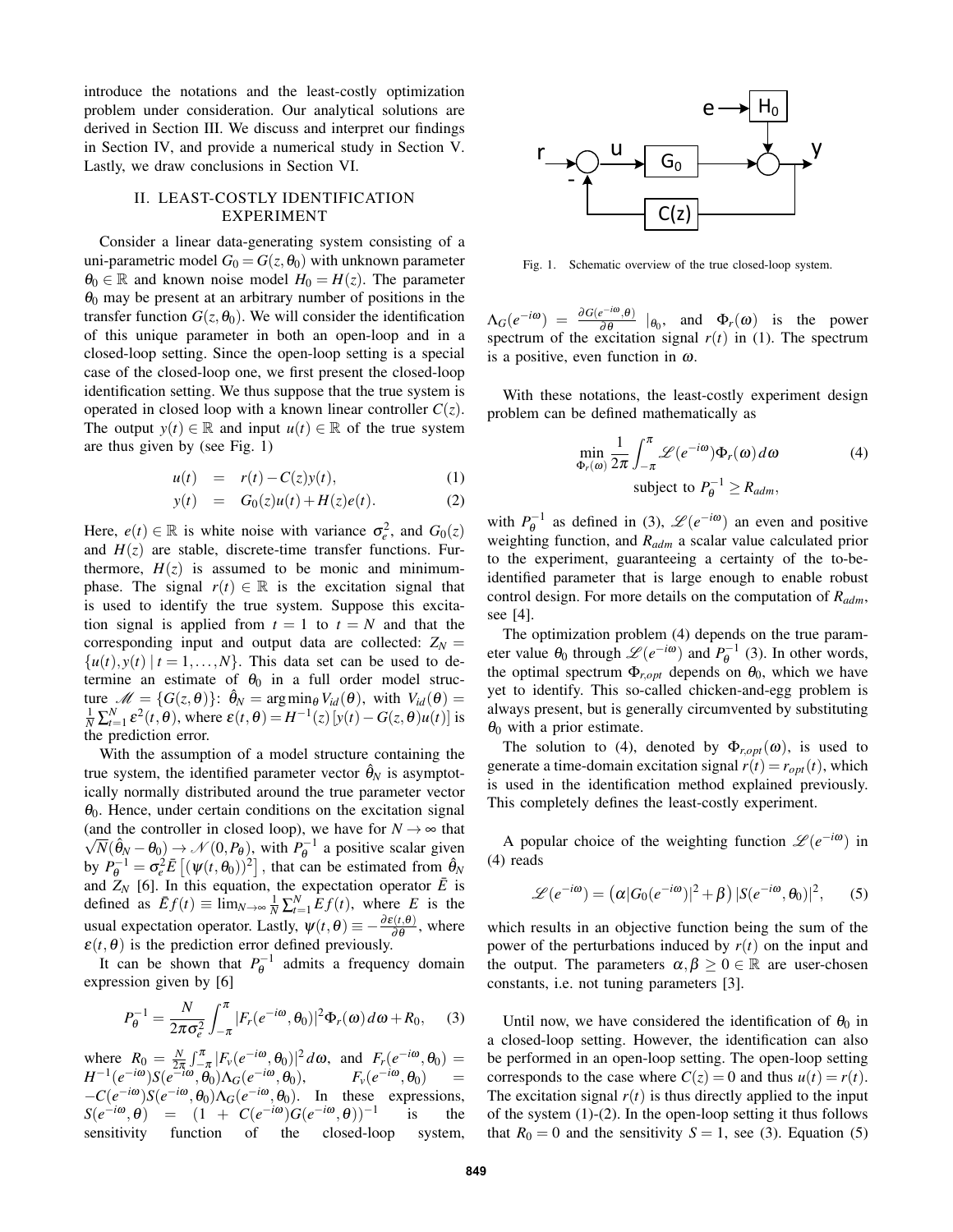for the open-loop case is thus

$$
\mathcal{L}(e^{-i\omega}) = \alpha |G_0(e^{-i\omega})|^2 + \beta.
$$
 (6)

In the Introduction, we mentioned that the optimization problem for objective functions linear in  $\Phi_r(\omega)$  can be cast into a convex problem, which can be solved numerically. However, the somewhat unsatisfactory aspect in this procedure is the inability to obtain a good understanding of the resulting excitation spectrum. Furthermore, as we shall see later, the numerical algorithm only approaches the optimal solution and is therefore still suboptimal.

In the following section, we adopt an analytical approach that provides insight into the solution of (4). For the sake of brevity, we will from now on omit the argument  $\theta_0$  in all terms in (3).

# III. ANALYTICAL SOLUTION TO THE LEAST-COSTLY PROBLEM

We consider (4) with  $P_{\theta}^{-1}$  as given in (3). The optimization problem thus reads:

$$
\min_{\Phi_r(\omega)} \frac{1}{2\pi} \int_{-\pi}^{\pi} \mathcal{L}(e^{-i\omega}) \Phi_r(\omega) d\omega \tag{7}
$$

subject to

$$
\frac{1}{2\pi} \int_{-\pi}^{\pi} |F_r(e^{-i\omega})|^2 \Phi_r(\omega) d\omega \ge K,
$$
\n(8)

where  $K = \frac{\sigma_e^2}{N} (R_{adm} - R_0)$ . We assume that  $R_{adm} > R_0$ . Otherwise, the contribution of the noise to  $P_{\theta}^{-1}$  is sufficient to satisfy the first constraint in (4) and the optimal excitation signal is simply  $r(t) = 0, \forall t$ .

We are now ready to derive the solution to the above problem. It is given for the closed-loop case, but the open-loop equivalent can be derived from it as a particular case.

*Proposition 1:* Consider the optimization problem (7)-(8). The spectrum solving this problem reads:

$$
\Phi_{r,opt}(\omega) = \frac{\pi K}{|F_r(e^{-i\omega^{\dagger}})|^2} \sum_{k=\{-1,1\}} \delta(\omega - k\omega^{\dagger}) \qquad (9)
$$

with

$$
\omega^{\dagger} = \arg \max_{\omega \in [0,\pi]} \frac{|F_r(e^{-i\omega})|^2}{\mathscr{L}(e^{-i\omega})}.
$$
 (10)

The excitation signal in the time-domain is thus given by

$$
r_{opt}(t) = \frac{\sqrt{2K}}{|F_r(e^{-i\omega^{\dagger}})|} \cos(\omega^{\dagger} t + \phi),
$$

for  $\omega^{\dagger} \neq 0$  and  $r_{opt}(t)/\sqrt{ }$  $\overline{2}$  for  $\omega^{\dagger} = 0$ . Here  $\phi$  is an arbitrary phase.

*Proof:* With  $\omega^{\dagger}$  defined in (10), for all eventual solutions  $\Phi_r$  to the optimization problem, the following inequality should hold:

$$
K \leq \frac{1}{2\pi} \int_{-\pi}^{\pi} \frac{|F_r(e^{-i\omega})|^2}{\mathcal{L}(e^{-i\omega})} \mathcal{L}(e^{-i\omega}) \Phi_r(\omega) d\omega \leq
$$
  

$$
\frac{1}{2\pi} \frac{|F_r(e^{-i\omega^{\dagger}})|^2}{\mathcal{L}(e^{-i\omega^{\dagger}})} \int_{-\pi}^{\pi} \mathcal{L}(e^{-i\omega}) \Phi_r(\omega) d\omega,
$$
 (11)

where the first inequality is the constraint (8), while the latter is derived using (10). The last term is thus greater than or equal to *K*. Multiplying the inequality equation formed by the first and latter terms of (11) with  $\frac{\mathscr{L}(e^{-i\omega^\dagger})}{\sqrt{E^2 + i\omega^\dagger}}$  $\frac{z(e^{-i\omega^{\dagger}})}{|F_r(e^{-i\omega^{\dagger}})|^2}$  shows that the minimum of (7) subject to (8) is equal to  $\frac{\mathscr{L}(e^{-i\omega t})}{\sqrt{2\pi i} \sqrt{2\pi}}$  $\frac{\mathscr{L}(e^{-i\omega^{\dagger}})}{|F_r(e^{-i\omega^{\dagger}})|^2}K.$ With  $K$  defined in  $(8)$ , it is obvious that this minimal cost:

$$
\frac{1}{2\pi} \int_{-\pi}^{\pi} \mathcal{L}(e^{-i\omega}) \Phi_r(\omega) d\omega = \frac{\mathcal{L}(e^{-i\omega^{\dagger}})}{|F_r(e^{-i\omega^{\dagger}})|^2} K \qquad (12)
$$

is obtained for the spectrum  $\Phi_r(\omega) = \Phi_{r, opt}(\omega)$  given in (9).

*Corollary 1:* The same procedure in Proposition 1 can be used to solve the dual problem, i.e.,  $\min_{\Phi_r} \det(P_\theta(\Phi_r(\omega))$  such that  $\frac{1}{2\pi} \int_{-\pi}^{\pi} \mathcal{L}(e^{-i\omega}) \Phi_r(\omega) d\omega \leq$ γ. The optimal solution is then given by  $Φ_{r,opt}(ω)$  =  $\pi \gamma \mathscr{L} (e^{-i\omega^{\dagger}}) \sum_{k=\{-1,1\}} \delta(\omega - \omega^{\dagger}),$  with  $\omega^{\dagger}$  as given in (10). *Proposition 2:* Solution (9) is the unique minimizer of (7)-(8) if (10) has a unique global maximum.

*Proof:* We first assume (10) has a unique global maximum. Suppose another solution,  $\hat{\Phi}_{r, opt}(\omega) = \Phi_{r, opt}(\omega) + \Phi_{r, opt}(\omega)$  $\eta(\omega)$  exists. Then this solution should be even  $(\hat{\Phi}_{r, opt}(\omega))$  $\hat{\Phi}_{r, opt}(-\omega)$  and positive  $(\hat{\Phi}_{r, opt}(\omega) \ge 0 \forall \omega)$ . This in turn means that  $\eta(\omega) = \eta(-\omega)$ , and that  $\eta$  must be positive everywhere except at  $\omega = \omega^{\dagger}$ , where it may be negative.

Substitution of  $\Phi_r(\omega) = \hat{\Phi}_{r, opt}(\omega)$  into (12) yields

$$
\frac{1}{2\pi} \int_{-\pi}^{\pi} \mathscr{L}(e^{-i\omega})(\Phi_{r, opt}(\omega) + \eta(\omega))d\omega =
$$

$$
\frac{\mathscr{L}(e^{-i\omega^{\dagger}})}{|F_r(e^{-i\omega^{\dagger}})|^2}K + \frac{1}{2\pi} \int_{-\pi}^{\pi} \mathscr{L}(e^{-i\omega})\eta(\omega)d\omega.
$$

The minimum of (7) is given by (12). Hence, in order to obtain the same minimum, the condition

$$
\int_{-\pi}^{\pi} \mathcal{L}(e^{-i\omega}) \eta(\omega) d\omega = 0 \tag{13}
$$

must hold. The function  $\eta(\omega)$  may only be negative at the points  $\omega = \pm \omega^{\dagger}$ . Hence, this point must be given infinite weight in order to generate a negative contribution to the above integral. Therefore, the only possible solution for  $\eta(\omega)$  is of the form

$$
\eta(\omega) = f(\omega) + \frac{B}{2} \sum_{m=\{-1,1\}} \delta(\omega - m\omega^{\dagger}), \qquad (14)
$$

where  $B < 0$  is a constant, and  $f(\omega) \ge 0 \forall \omega$  is an even function with a non-zero contribution to (13). Indeed, this solution satisfies all the conditions on  $\eta(\omega)$  stated above. Both *B* and  $f(\omega)$  are yet to be determined. Furthermore, we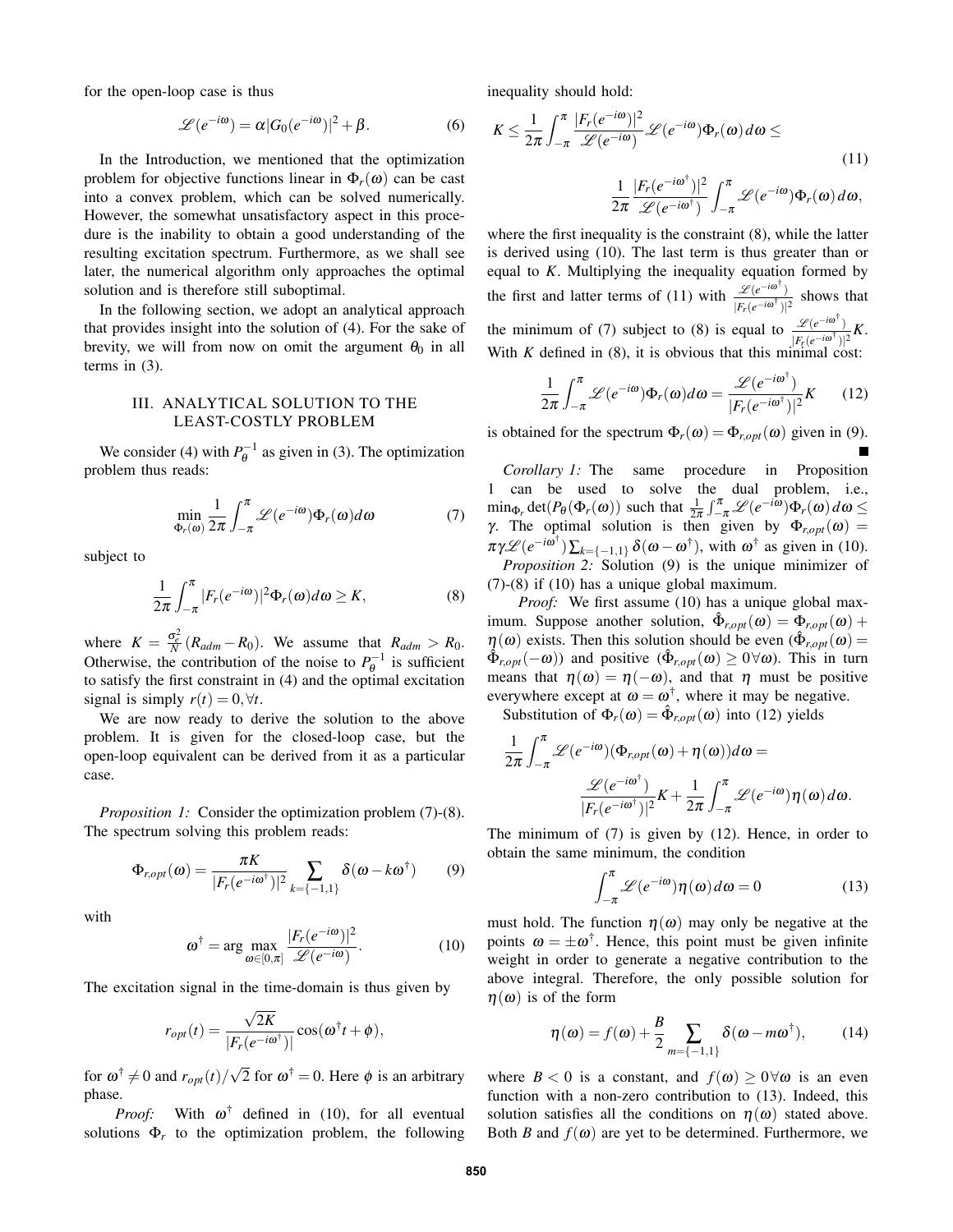do not allow  $f(\omega) = -\frac{B}{2} \sum_{m=\{-1,1\}} \delta(\omega - m\omega^{\dagger})$ , as this will result in the trivial solution  $\eta(\omega) = 0 \,\forall \omega$ . Substitution of (14) into (13) fixes *B*, which is given by

$$
B = -\frac{1}{\mathscr{L}(e^{-i\omega^{\dagger}})} \int_{-\pi}^{\pi} \mathscr{L}(e^{-i\omega}) f(\omega) d\omega.
$$
 (15)

Condition (13) is now satisfied. The remaining freedom,  $f(\omega)$ , is to be used such that the constraint (8) with the potential solution  $\hat{\Phi}_{r, opt}$  is satisfied. Substitution of  $\Phi_r(\omega) =$  $\hat{\Phi}_{r,opt} = \Phi_{r,opt}(\omega) + \eta(\omega)$  in the l.h.s. of (8), and using (11), (12), and (15) give

$$
\frac{1}{2\pi} \int_{-\pi}^{\pi} |F_r(e^{-i\omega})|^2 \hat{\Phi}_{r, opt}(\omega) d\omega =
$$
\n
$$
K + \frac{1}{2\pi} \int_{-\pi}^{\pi} \left[ \frac{|F_r(e^{-i\omega})|^2}{\mathcal{L}(e^{-i\omega})} - \frac{|F_r(e^{-i\omega^{\dagger}})|^2}{\mathcal{L}(e^{-i\omega^{\dagger}})} \right] \mathcal{L}(e^{-i\omega}) f(\omega) d\omega.
$$

By virtue of (10),  $\frac{|F_r(e^{-i\omega})|^2}{\varphi(e^{-i\omega})}$  $\frac{\sqrt{F_r(e^{-i\omega})^2}}{\mathscr{L}(e^{-i\omega})} \leq \frac{|F_r(e^{-i\omega^{\dagger}})|^2}{\mathscr{L}(e^{-i\omega^{\dagger}})}$  $\frac{\mathcal{L}_{r}(e^{-i\omega^{\dagger}})}{\mathcal{L}(e^{-i\omega^{\dagger}})}$  for all  $\omega \in [-\pi,\pi]$ . It thus follows that the above equation is less than *K* for any nontrivial  $f(\omega)$ , hence the solution to (7)-(8) is unique. If (10) is not unique (i.e. multiple, identical maxima at different frequencies), then the solution is a superposition.

# IV. INTERPRETATION

In the previous section we formally derived the optimal solution to problem (7)-(8). In this section we give heuristic arguments to show how the solution can also be derived, and provide insight in the expressions (9) and (10).

Consider first the optimization problem (4) in which  $\mathscr{L}(e^{-i\omega}) = 1 \forall \omega$ . In other words, we want to minimize the power of  $r(t)$  s.t.  $P_{\theta}^{-1} \ge R_{adm}$ . Since all functions in the problem are positive definite, the optimal solution Φ*r*,*opt* occurs only when  $P_{\theta}^{-1} = R_{adm}$ . It is then clear that in order to minimise the objective function, we should minimize Φ*<sup>r</sup>* . Thus, the excitation frequency  $\omega = \omega^{\dagger}$  should be chosen such that  $|F_r(e^{-i\omega})|^2$  is maximal. Consequently, the optimal excitation signal requires only a single frequency and hence its spectrum reads  $\Phi_{r, opt}(\omega) = C \sum_{k=\{-1,1\}} \delta(\omega - \omega^{\dagger})$ . We see that the objective function is minimised by minimising the amplitude *C* of the excitation signal, which happens when maximising  $|F_r(e^{-i\omega})|$ . The constant *C* is found through substitution of  $\Phi_{r,opt}(\omega)$  in (8). We then find the solution to be given by (9) and (10) for  $\mathcal{L}(e^{-i\omega}) = 1 \forall \omega$ .

Intuitively, maximising  $|F_r(e^{-i\omega})|^2$  means that the prediction error  $\varepsilon(t, \theta) = H^{-1}(z)[y(t) - G(z, \theta)u(t)]$  is most sensitivity to variations in  $\theta$ , see Section II. This ensures that we can distinguish with high probability between the true parameter  $\theta_0$  and an arbitrary close parameter  $\theta_0 + \delta \theta$ , i.e. we get high accuracy in our estimate of  $\theta_0$ . This is reflected in the expression of  $P_{\theta}^{-1}$  (c.f. (3)).

We now consider the full problem (7)-(8) in which  $\mathscr{L}(e^{-i\omega}) \neq 1 \forall \omega$  is an even and positive function. It is then no longer true that we can minimize the objective function by minimising  $\Phi_r(\omega)$  through maximizing  $|F_r(e^{-i\omega})|$ .

To obtain the expressions (9) and (10) in an intuitive manner, we change the closed-loop configuration in Fig.

1 by considering the excitation signal  $\xi(t)$  that is filtered through  $L^{-1}(z)$ , resulting in the original excitation signal  $r(t) = L^{-1}(z)\xi(t)$ . We define  $|L(e^{-i\omega})|^2 = \mathcal{L}(e^{-i\omega})$  and  $\Phi_{\xi}(\omega)$  as the spectrum of  $\xi(t)$ .

It follows that the spectrum of  $\xi(t)$  is related to the spectrum of  $r(t)$  through  $\Phi_{\xi}(\omega) = \mathscr{L}(e^{-i\omega})\Phi_r(\omega)$ . Furthermore, we recalculate the expression of  $P_{\theta}^{-1}$  as a function of  $\Phi_{\xi}(\omega)$ , obtained by substitution of  $r(t) = L^{-1}(z)\xi(t)$  in (1)-(2) and following the calculations in Section II. As a result, the optimization problem (4) reduces to

$$
\min_{\Phi_{\xi}(\omega)} \frac{1}{2\pi} \int_{-\pi}^{\pi} \Phi_{\xi}(\omega) d\omega \tag{16}
$$

subject to

$$
P_{\theta}^{-1} = \frac{N}{2\pi\sigma_e^2} \int_{-\pi}^{\pi} \frac{|F_r(e^{-i\omega})|^2}{\mathscr{L}(e^{-i\omega})} \Phi_{\xi}(\omega) d\omega + R_0 \ge R_{adm} \quad (17)
$$

We are now in the same position as we had when  $\mathscr{L}(e^{-i\omega}) = 1 \forall \omega$ : minimising the power of the excitation signal  $\xi(t)$  subject to  $P_{\theta}^{-1} \ge R_{adm}$ . Following the same reasoning at the beginning of this section, the optimal frequency should in this case be  $\omega^{\dagger} = \arg \max_{\omega} \frac{|F_r(e^{-i\omega})|}{\mathcal{L}(e^{-i\omega})}$ L (*e*−*i*ω) . This is equal to (10). Realizing that  $P_{\theta}^{-1}$  should be equal to *Radm* and knowing that the optimal spectrum is of form  $\Phi_{\xi, opt}(\omega) = C \sum_{k=\{-1,1\}} \delta(\omega - \omega^{\dagger})$  we find amplitude C through substitution of  $\Phi_{\xi, opt}$  in  $P_{\theta}^{-1} = R_{adm}$ . The spectrum for  $r(t)$  is then easily retrieved through the relation  $\Phi_{r,opt}(\omega) = \mathcal{L}^{-1}(e^{-i\omega^{\dagger}})\Phi_{\xi,opt}(\omega)$  and is equal to (9).

We finish this part with some examples. First, when choosing  $\mathscr{L}(e^{-i\omega}) = 1 \forall \omega$ , each frequency is penalised equally. The optimal frequency then guarantees the accuracy *Radm* with the smallest possible input power of the excitation signal. Secondly, for any  $\mathcal{L}(e^{-i\omega})$ , using the optimal spectrum allows the user to satisfy the certainty constraint  $P_{\theta}^{-1} = R_{adm}$  with minimal cost. Equivalently, a suboptimal spectrum with the same experiment cost as the optimal spectrum requires a longer experiment (*N* must be larger) to achieve the same accuracy in the parameter (*Radm*).

We move to another topic. Consider transfer functions for which the unknown parameter  $\theta_0$  may now occur only *once*: in either the denominator or numerator. Let these functions be given by  $G_1(z, \theta_0) = \frac{B(z)}{1+A(z, \theta_0)}$  and  $G_2(z, \theta_0) = \frac{B(z, \theta_0)}{1+A(z)}$ , where *A*, *B* are polynomials in  $z^{-1}$ . Note that this is a restriction from the general case we have considered so far.

A first question that arises is: Will the optimal frequency (10) depend on the position of  $\theta_0$  in  $G(z, \theta_0)$ ? For example, if we have  $G(z, \theta_0) = \frac{a_0 + a_1 z + a_2 z^2 + \theta_0 z^3}{1 + b_1 z + b_2 z^2}$  $\frac{a_1z + a_2z + b_0z}{1+b_1z + b_2z^2}$ , we assume that all parameters are known except  $\theta_0$ , which here appears in the numerator. First, observe from the expression of  $\omega^{\dagger}$ that only the term  $|\Lambda_G(e^{-i\omega})|^2$  could influence the optimal frequency position-wise, while all the others remain the same. We analyse what happens for  $G_1$  and  $G_2$ . For  $G_1(z, \theta_0)$ ,  $|\Lambda_G(e^{-i\omega})|^2 = \frac{|B(e^{-i\omega})|^2}{|1+A(e^{-i\omega})|}$  $\frac{|B(e^{-i\omega})|^2}{|1+A(e^{-i\omega})|^4}$ , showing that  $\omega^{\dagger}$  depends on both the location of the poles and the zeros of  $G_1(z, \theta_0)$ , but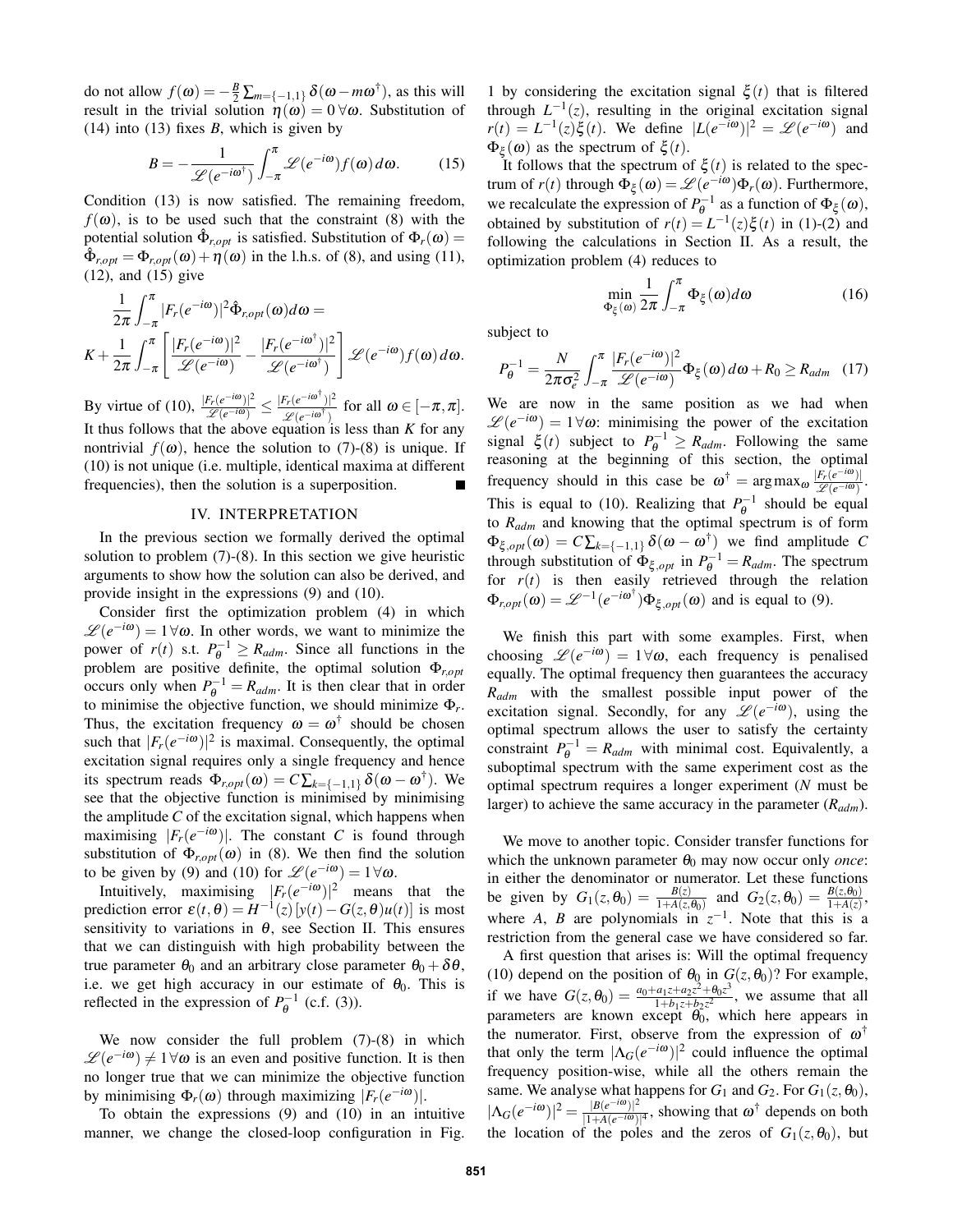is independent of the position of  $\theta_0$ . For  $G_2$ ,  $|\Lambda_G(\omega)|^2 =$  $\frac{1}{|1+A(e^{-i\omega})|^2}$ , showing that  $\omega^{\dagger}$  only depends on the location of the poles of  $G_2(z, \theta_0)$  but is invariant with respect to the position of  $\theta_0$  in the numerator.

Thus, given a transfer function of type  $G_1(z, \theta_0)$  $(G_2(z, \theta_0))$ , the optimal excitation frequency is invariant w.r.t. the parameter position in the denominator (nominator). For an arbitrary transfer function, i.e. for which the parameter may have multiple occurrence in the numerator or denominator, the optimal frequency will depend on the parameter position. Remark: this analysis only holds for discrete-time systems.

Consider again the general case of transfer functions  $G(z, \theta_0)$ , of which all parameters are known except  $\theta_0$ , which may again appear at multiple positions in  $A(z, \theta_0)$ and  $B(z, \theta_0)$ . We now study and compare the least-costly identification experiment problem in the open-loop and the closed-loop settings. We recall that the open-loop setting is characterized by  $R_0 = 0$ ,  $S(e^{-i\omega}) = 1 \forall \omega$  and  $F_r(e^{-i\omega}) =$  $\Lambda_G(e^{-i\omega})/H(e^{-i\omega}).$ 

The experiment cost (7) of the optimal spectrum (9) is given by

$$
J_{opt} = \frac{\sigma_e^2}{N|F_r(e^{-i\omega^{\dagger}})|^2} (R_{adm} - R_0) \mathcal{L}(e^{-i\omega^{\dagger}}). \tag{18}
$$

Suppose we factorize  $\mathscr{L}(e^{-i\omega}) = \mathscr{L}_{in}(e^{-i\omega})|S(e^{-i\omega})|^2$ , where  $\mathcal{L}_{in}$  is identical for the open- and closed-loop cases, i.e., controller-independent. This family of functions includes the popular choice (5)-(6). Then it follows from (10) that the optimal excitation frequency is identical for the open-loop and in the closed-loop settings:

$$
\omega^{\dagger} = \arg \max_{\omega \in [0,\pi]} \frac{|\Lambda_G(e^{-i\omega})|^2}{|H(e^{-i\omega})|^2 |\mathcal{L}_m(e^{-i\omega})|^2},\tag{19}
$$

and that the ratio of the open- and closed-loop experiment costs reads  $f_{O/C} = \frac{J_{opt}^{OL}}{J_{opt}^{CL}} = \frac{1}{1 - R_0/R_{adm}}$ . This equation clearly reveals the advantage of the closed-loop: in closed-loop the noise also excites the system and contributes to the certainty in the parameter through the term  $R_0$ , resulting in a experimental cost that is always smaller compared to the open-loop case. Note that this does not necessarily hold for arbitrary  $\mathscr{L}(e^{-i\omega})$ .

In [6],[1], it has been shown that the closed-loop configuration allows to obtain the desired parameter accuracy *Radm* with the smallest output variance (at least for BJ model structures). The output variance is particularly interesting. Indeed, if the output represents a quality measure of a product to be sold, it is important to reduce as much as possible its variance. It is clear that the closed-loop configuration has the advantage to reduce the influence of the process noise  $H(z)e(t)$  on the output. In [1], it is moreover shown that this configuration allows to obtain the desired accuracy with an excitation  $r(t)$  leading to less output perturbation than for the open-loop case. The result of the present paper allows us to compare exactly the obtained output variance for both configurations. For this purpose, it is logical to consider the least costly experiment design problem with the objective function (5). Recall that, for the open-loop case,  $S = 1$  in (5). Since we focus on the output, we could choose  $\beta = 0$ in (5). However, all what follows holds for arbitrary  $\alpha$  and β.

Denote by  $r_{opt}^{OL}$  and  $r_{opt}^{CL}$  the optimal excitation sinusoids given by Proposition 1 for (5) in the open-loop and closedloop configurations, respectively. The variances (powers) of the outputs  $y^{OL}(t)$  and  $y^{CL}(t)$  that are obtained using  $r^{OL}_{opt}$  and  $r_{opt}^{CL}$  in their respective configuration are given by:

$$
\mathcal{P}_{y}^{OL/CL} = |G_{0}(e^{-i\omega^{\dagger}})|^{2} \frac{\sigma_{e}^{2}|H(e^{-i\omega^{\dagger}})|^{2}}{N|\Lambda_{G}(e^{-i\omega^{\dagger}})|^{2}} (R_{adm} - R_{0})
$$

$$
+ \frac{\sigma_{e}^{2}}{2\pi} \int_{-\pi}^{\pi} |H(e^{-i\omega})|^{2} |S(e^{-i\omega})|^{2} d\omega, \qquad (20)
$$

where the open-loop case is found by taking  $R_0 = 0$  and  $S = 1$ . We see that the contribution of the excitation signal are very similar in both cases. However, the term  $R_0$  makes that this contribution is strictly smaller in closed-loop than in open-loop. The contribution of the noise is of course smaller in closed loop (if the controller is functioning properly). It is also to be noted that the contribution of the optimal excitation sinusoid on the input of the system is also smaller in closedloop than in open-loop in this case. If the cost is not given by (6), it is then not clear which configuration is better (this will be case-dependent).

#### V. ILLUSTRATION

The aim of this section is to verify our theoretical findings of Section III.

To this end, we consider the true system  $G_0(e^{-i\omega}) =$  $a_1(1-\theta_0)e^{-i\omega}$ , and  $H(e^{-i\omega})=1$ , where  $a_1=10$  is the steadystate gain,  $\sigma_e^2 = 4.0$  is the variance of the noise  $e(t)$ , and  $\theta_0 = 0.45$  is the unknown parameter that we need to identify with a least-costly experiment. We first consider the closedloop setting with a PI controller  $C(z)$  defined by the constants  $K_p = 0.00853$  and  $K_i = 0.0171$ .

The optimization problem we consider is (7), with  $\mathscr{L}(e^{-i\omega})$  given by (5). The parameters defining the optimization problem are:  $N = 200$ ,  $\alpha = 0.1$ ,  $\beta = 0.7$ , and  $R_{adm} = 1000$ . The term  $R_0 = 3.0826$ .

We first consider the theoretical predictions. The optimal excitation is given by (11) and is here equal to  $r_{opt}(t) = 0.5661 \cos(\omega^{\dagger} t + \phi)$  with an arbitrary phase shift  $\phi$  and with  $\omega^{\dagger} = 1.8903$  *rad/s*. The frequency  $\omega^{\dagger}$  can be determined by inspection of the frequency response of  $|F_r(\omega)|^2/\mathscr{L}(\omega)$  or, alternatively, via straightforward but tedious algebraic manipulations leading to the expression  $\omega^{\dagger} = \arccos \left[1 - \frac{(1-\theta_0)^2}{2\beta \theta_0}\right]$  $2\beta\theta_0$  $\sqrt{\beta(\beta + \alpha a_1^2)}$ . The cost of the identification corresponding to this identification is equal to  $J_{opt} = 0.4580$ .

We compared this optimal signal with the one obtained by solving the convex optimization problem. Although other parameterizations are possible, we use the following class of power spectra in this convex optimization [3]:  $\Phi_r(\omega) =$